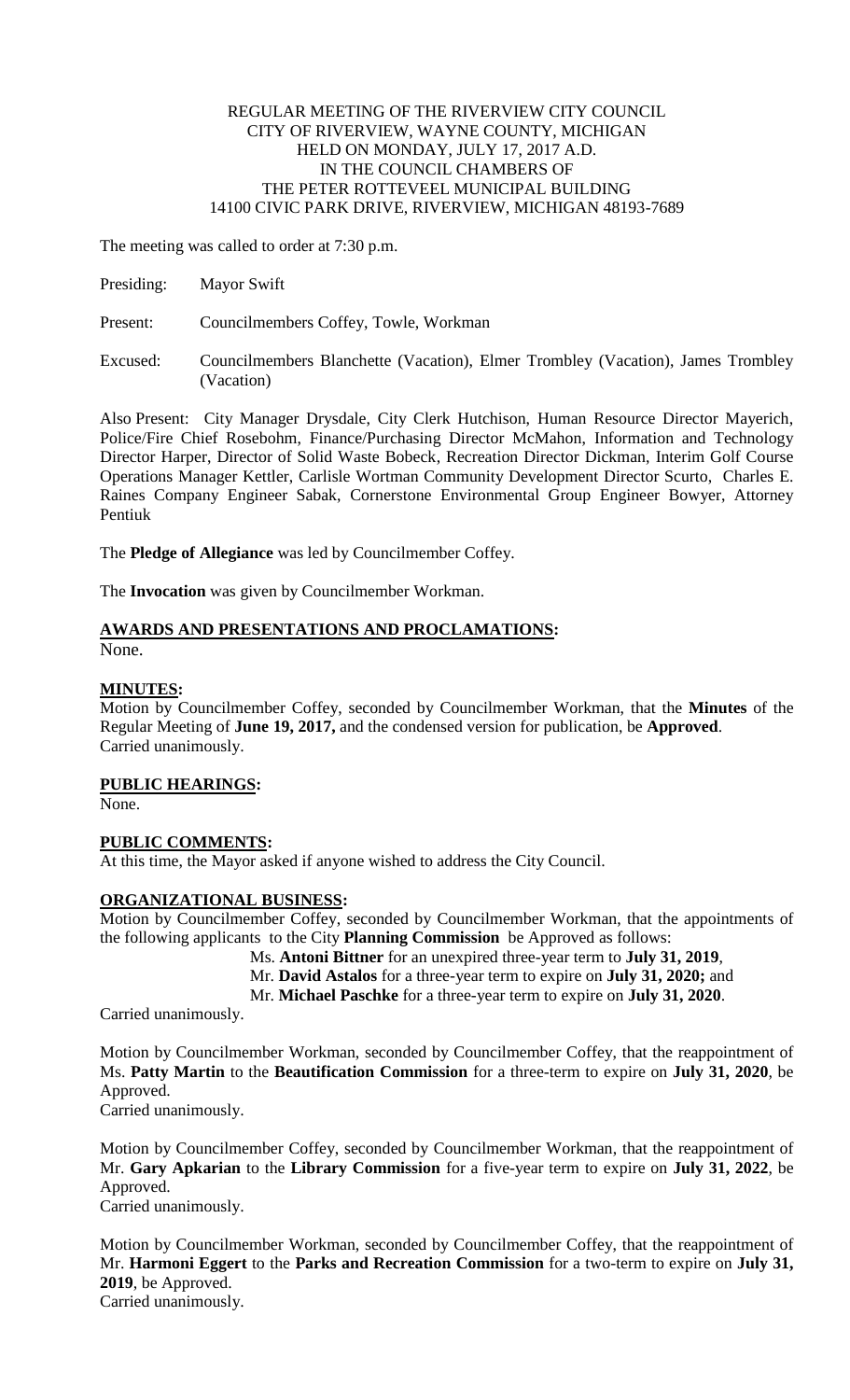Motion by Councilmember Coffey, seconded by Councilmember Workman, that the reappointments of the following applicants to the **Zoning Board** of Appeals and Adjustments be Approved as follows:

Mr. **Gerald Todd** for a three-year term to expire on **July 31, 2020**, and

Mr. **Fredrick A. Stull, Jr.,** for a three-year term to expire on **July 31, 2020**.

Carried unanimously.

#### **CONSENT AGENDA:**

Motion by Councilmember Coffey, seconded by Councilmember workman, that the **Consent Agenda** be Approved as follows:

- Authorize the **Solicitation** of Bids for a **Replacement Bulldozer** and the Sale of **Used Equipment;** in concurrence with the Ad Hoc Land Preserve Committee at their meeting of July 10, 2017.at the Land Preserve.
- Authorize Execution of Addendums Extending the Agreement for **Security Services** with **Prudential Security, Inc.,** for three years; in concurrence with the Ad Hoc **Land Preserve** Committee at their meeting of July 10, 2017.
- Approve **Special Events** Application from the **Riverview Junior Football Association** for a Picnic Celebrating 60 years of Junior Football on **August 26, 2017**.
- Approve **Special Events** Application from the **Riverview Junior Football Association** for Pre-Season Football Scrimmage in Young Patriots Park on **August 29, 2017.**
- Approve Budget Amendments as follows:

A.

|                                      |                 |    | Current              |               | Amended                 |        | Amendment or |
|--------------------------------------|-----------------|----|----------------------|---------------|-------------------------|--------|--------------|
| Description                          | Account Number  |    | Appropriation        | Appropriation |                         | Change |              |
| 2017/18 Police                       |                 |    |                      |               |                         |        |              |
| <b>Contractual Dispatch Services</b> | 101-301-818.500 | \$ | $165,000.00$ \$      |               | $0.00$   \$             |        | (165,000.00) |
| Part-Time Salaries                   | 101-201-725.100 |    | 63,000.00 $\vert$ \$ |               | $165,000.00$   \$       |        | 102,000.00   |
| <b>Contractual Services</b>          | 101-301-818.000 | S  | 32,000.00            | S             | 47,000.00 $\frac{1}{9}$ |        | 15,000.00    |
| Recording Equipment                  | 101-301-988.050 | S  | $0.00$   \$          |               | $20,000.00$   \$        |        | 20,000.00    |
| Audio Video Security                 | 101-301-990.011 | \$ | $0.00$   \$          |               | $28,000.00$   \$        |        | 28,000.00    |

JUSTIFICATION: To zero out the Contractual Dispatch Services line item and increase the Part-Time Salaries, Contractual Services, Recording Equipment, and Audio Video Security line items. The transfer is necessary to accommodate the transfer of Dispatch and Jailing Services back to the City. B.

|                        |                 | Current       | Amended       | Amendment or |
|------------------------|-----------------|---------------|---------------|--------------|
| Description            | Account Number  | Appropriation | Appropriation | Change       |
| 2017/18 Water & Sewer  |                 |               |               |              |
| Water Main Replacement | 592-536-999.057 | $0.00\,$      | 592.552.85    | 592.552.85   |

JUSTIFICATION: To pull forward unencumbered funds in the 2016/17 Water Main Replacement line item into the 2017/18 budget.

Carried unanimously.

#### **RESOLUTIONS:**

Motion by Councilmember Workman, seconded by Councilmember Coffey, that the resolution Authorizing the **City Clerk** to Execute the Submission of the **Help America Vote Act Grant** Application and Agreement for **Optical Scan Voting Tabulators, Accessible Voting Devices** and **Election Management Systems (EMS) Software** for use in the 2017 Election Cycle, be **Adopted**.

# RESOLUTION NO.17-26 A RESOLUTION AUTHORIZING THE CITY CLERK TO SUBMIT A GRANT APPLICATION UNDER THE HELP AMERICA VOTE ACT (HAVA) AND EXECUTE AN AGREEMENT FOR NEW VOTING EQUIPMENT AND SOFTWARE WITH THE STATE OF MICHIGAN.

WHEREAS, The State of Michigan has entered into a Master Contract with an approved Contractor(s), which has established maximum statewide prices for each voting system component. State appropriated and Federal HAVA funding provided via a Grant Agreement covers the purchase of the voting system, the software license fee for the EMS software for the full 10 year contract term and the initial service and maintenance period for all components (acquisition year plus 4 additional years) The Master Contract includes an extended service and maintenance period beyond the initial service and maintenance period, for an additional five year period which will be the sole responsibility of each individual local jurisdiction; and

WHEREAS, The Michigan Department of State's contracting provisions require that the City of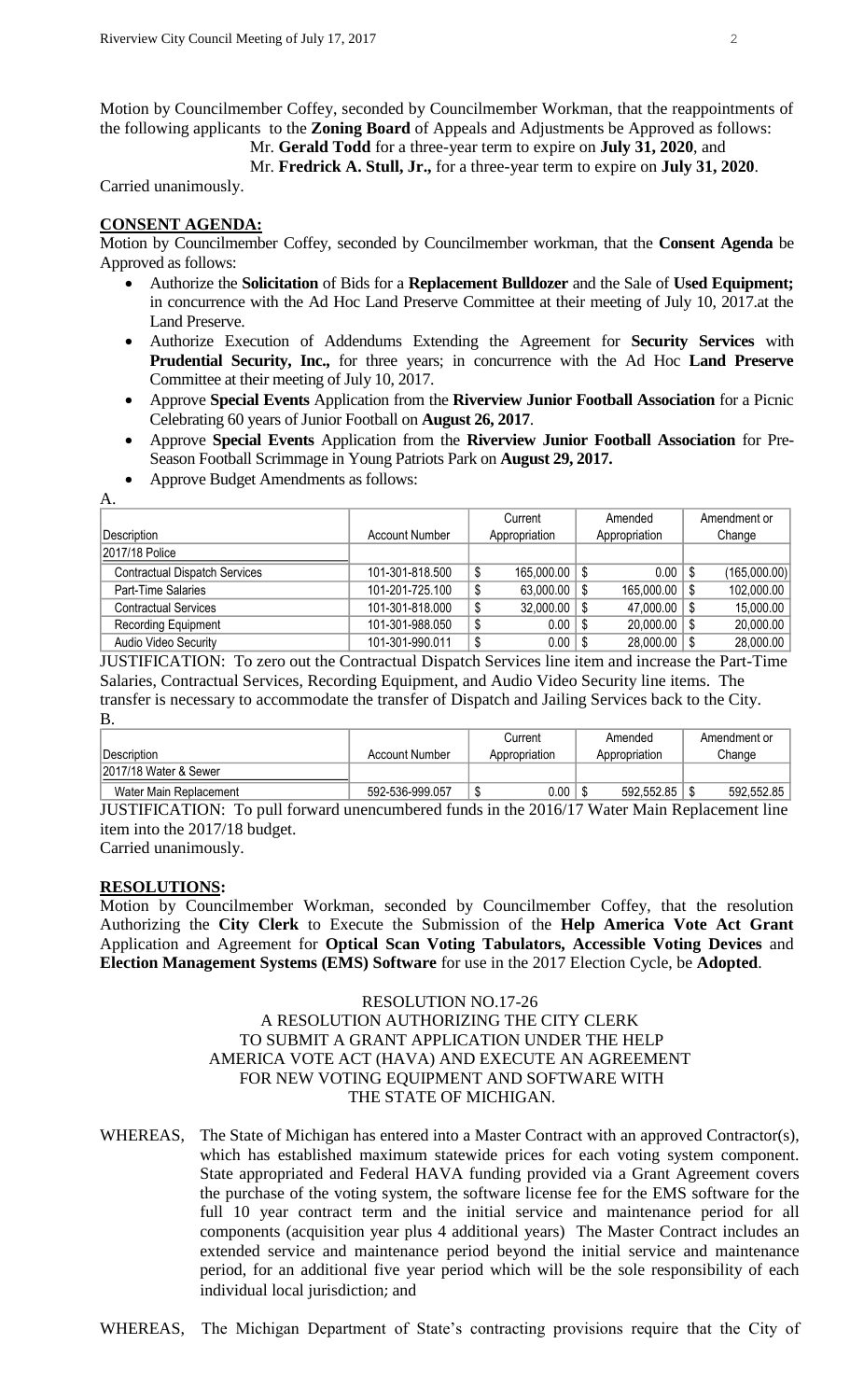Riverview adopt a resolution authorizing a designated person to submit the Grant Application and designating the individual authorized to sign the Grant Agreement.

NOW, THEREFORE, BE IT RESOLVED BY THE CITY COUNCIL FOR THE CITY OF RIVERVIEW, MICHIGAN, AS FOLLOWS:

> The City Clerk is hereby authorized to submit the Grant Application on behalf of the City of Riverview; and is further duly authorized to execute the HAVA Grant Agreement on behalf of the City of Riverview.

AYES: Mayor Swift, Councilmembers Coffey, Towle, Workman NAYS: None EXCUSED: Councilmembers Blanchette, Elmer Trombley, James Trombley ADOPTED this  $17<sup>th</sup>$  day of July, 2017.

ATTEST:

### Andrew M. Swift, Mayor

I, Cynthia M. Hutchison, duly authorized City Clerk of the City of Riverview, do hereby certify the above is a true copy of a resolution adopted by the Riverview City Council at their regular meeting of June 5, 2017.

 $(S E A L)$ 

Cynthia M. Hutchison, City Clerk

\_\_\_\_\_\_\_\_\_\_\_\_\_\_\_\_\_\_\_\_\_\_\_\_\_\_\_\_\_\_\_\_\_\_\_\_\_

Motion by Councilmember Coffey, seconded by Councilmember Workman, that the resolution Approving **Lot Division** of **17020-17056** and **17064-17118 Fort** Street to **Parcels C1** and **C2** per the Property Survey dated January 30, 2017, be Adopted.

#### RESOLUTION 17-27

### A RESOLUTION CONCERNING A LOT SPLIT AT 17020-17056 FORT STREET AND 17064-17118 FORT STREET, RIVERVIEW MI., INTO PARCELS C-1 AND C-2,

- WHEREAS, Doriad Markus, the owner of certain real property known as Riverview Plaza Center, located at 17020-17056 Fort Street and 17064-17118 Fort Street, wishes to divide the property;
- WHEREAS, Doriad Markus of Riverview Plaza Partners, LLC, specifically wishes to legally separate the southern building in the Riverview Plaza Center for business and tax purposes; and
- WHEREAS, this matter was reviewed by the Planning Commission on June 1, 2017 and they recommend approval of the Lot Split request.

NOW, THEREFORE, BE IT RESOLVED BY THE CITY COUNCIL OF THE CITY OF RIVERVIEW, MICHIGAN, AS FOLLOWS:

> That the Lot Split requested for the property located at 17020-17056 Fort Street and 17064-17118 Fort Street is hereby approved as follows:

THE PARENT PARCEL CURRENTLY CONSISTS OF 4.054 ACRES:

#### PARENT PARCEL

A PARCEL OF LAND SITUATED IN A PART OF THE NORTHEAST 1 / 4 OF SECTION 1, T.04S., R.10E., CITY OF RIVERVIEW, WAYNE COUNTY, MICHIGAN, BEING MORE PARTICULARLY DESCRIBED AS FOLLOWS:

COMMENCING AT THE NORTHEAST CORNER OF SECTION 1, T.04S., R.10E., THENCE N89°39'45"W 171.00 FEET ALONG THE CENTERLINE OF PENNSYLVANIA ROAD (120 FEET WIDE) AND THE NORTH LINE OF SAID SECTION 1; THENCE DUE SOUTH 60.00 FEET TO THE POINT OF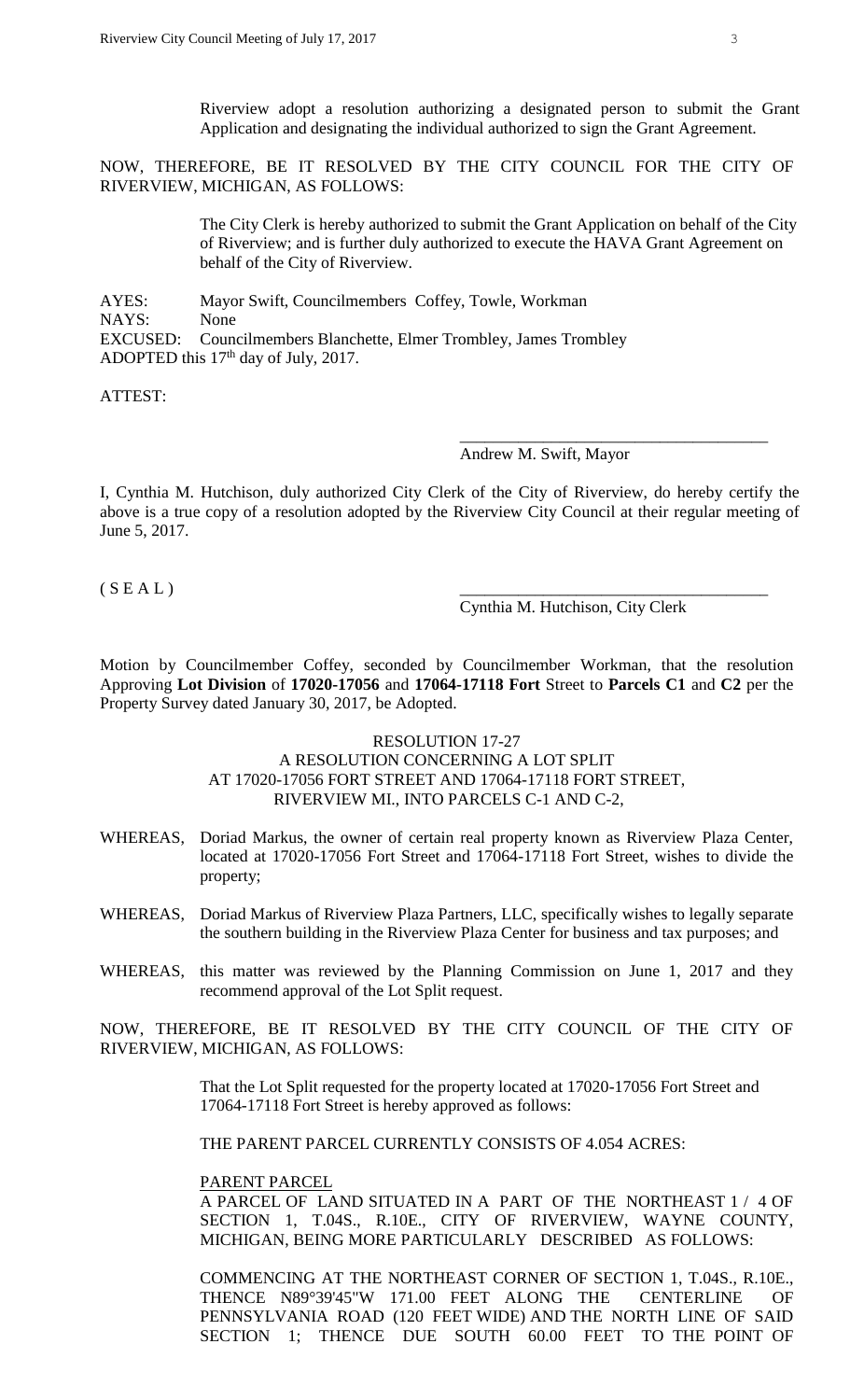BEGINNING; THENCE CONTINUING DUE SOUTH 765.64 FEET; THENCE N89°53'00"W 200.00 FEET; THENCE DUE NORTH 4 71.12 FEET; THENCE N45°00'00"W 134.35 FEET; THENCE DUE NORTH 200.00 FEET TO THE SOUTH RIGHT-OF-WAY LINE OF PENNSYLVANIA ROAD; THENCE ALONG SAID SOUTH RIGHT-OF-WAY LINE S89°39'45"E 295.00 FEET TO THE POINT OF BEGINNING. CONTAINING 4.054 ACRES OF LAND, MORE OR LESS.

THE PARENT PARCEL SHALL BE SPLIT INTO TWO SEPARATE PARCELS OF 3.466 AND 0.588 ACRES RECPECTIVELY, AS FOLLOWS:

#### PARCEL C-1

A PARCEL OF LAND SITUATED IN A PART OF THE NORTHEAST ¼ OF SECTION 1, T.04S., R.10E., CITY OF RIVERVIEW, WAYNE COUNTY, MICHIGAN, BEING MORE PARTICULARLY DESCRIBED AS FOLLOWS:

COMMENCING AT THE NORTHEAST CORNER OF SECTION 1, T.04S., R.1OE., THENCE N89°39'45"W 171.00 FEET ALONG THE CENTERLINE OF PENNSYLVANIA ROAD (120 FEET WIDE) AND THE NORTH LINE OF SAID SECTION 1; THENCE DUE SOUTH 60.00 FEET TO THE POINT OF BEGINNING; THENCE ALONG THE WEST LINE OF FORT STREET (204 FEET WIDE) DUE SOUTH 636.91 FEET; THENCE DUE WEST 200.00 FEET; THENCE DUE NORTH 343.65 FEET; THENCE N45°00'00"W 134.35 FEET; THENCE DUE NORTH 200.00 FEET TO THE SOUTH RIGHT-OF-WAY LINE OF PENNSYLVANIA ROAD; THENCE ALONG SAID SOUTH RIGHT-OF-WAY LINE S89°39'45"E 295.00 FEET TO THE POINT OF BEGINNING. CONTAINING 3.466 ACRES OF LAND, MORE OR LESS.

### PARCEL C-2

A PARCEL OF LAND SITUATED IN A PART OF THE NORTHEAST ¼ OF SECTION 1, T.04S., R.1 OE., CITY OF RIVERVIEW, WAYNE COUNTY, MICHIGAN, BEING MORE PARTICULARLY DESCRIBED AS FOLLOWS:

COMMENCING AT THE NORTHEAST CORNER OF SECTION 1, T.04S., R.1OE., THENCE N89°39'45"W 171.00 FEET ALONG THE CENTERLINE OF PENNSYLVANIA ROAD (120 FEET WIDE) AND THE NORTH LINE OF SAID SECTION 1; THENCE ALONG THE WEST LINE OF FORT STREET (204 FEET WIDE) DUE SOUTH 696.91 FEET TO THE POINT OF BEGINNING; THENCE CONTINUING ALONG SAID WEST LINE DUE SOUTH 128.73 FEET; THENCE N89°38'00"W 200.00 FEET ALONG THE NORTH LINE OF "HUNTINGTON MEADOWS SUB" AS RECORDED IN LIBER 81, PAGE 90; THENCE DUE NORTH 127.47 FEET; THENCE DUE EAST 200.00' TO THE POINT OF BEGINNING. CONTAINING 0.588 ACRES OF LAND, MORE OR LESS.

AYES: Mayor Swift, Councilmembers Coffey, Towle, Workman NAYS: None EXCUSED: Councilmembers Blanchette, Elmer Trombley, James Trombley ADOPTED this  $17<sup>th</sup>$  day of July, 2017.

ATTEST:

#### Andrew M. Swift, Mayor

\_\_\_\_\_\_\_\_\_\_\_\_\_\_\_\_\_\_\_\_\_\_\_\_\_\_\_\_\_\_\_\_\_\_\_\_\_

I, Cynthia M. Hutchison, duly authorized City Clerk of the City of Riverview, do hereby certify the above is a true copy of a resolution adopted by the Riverview City Council at their regular meeting of July 17, 2017.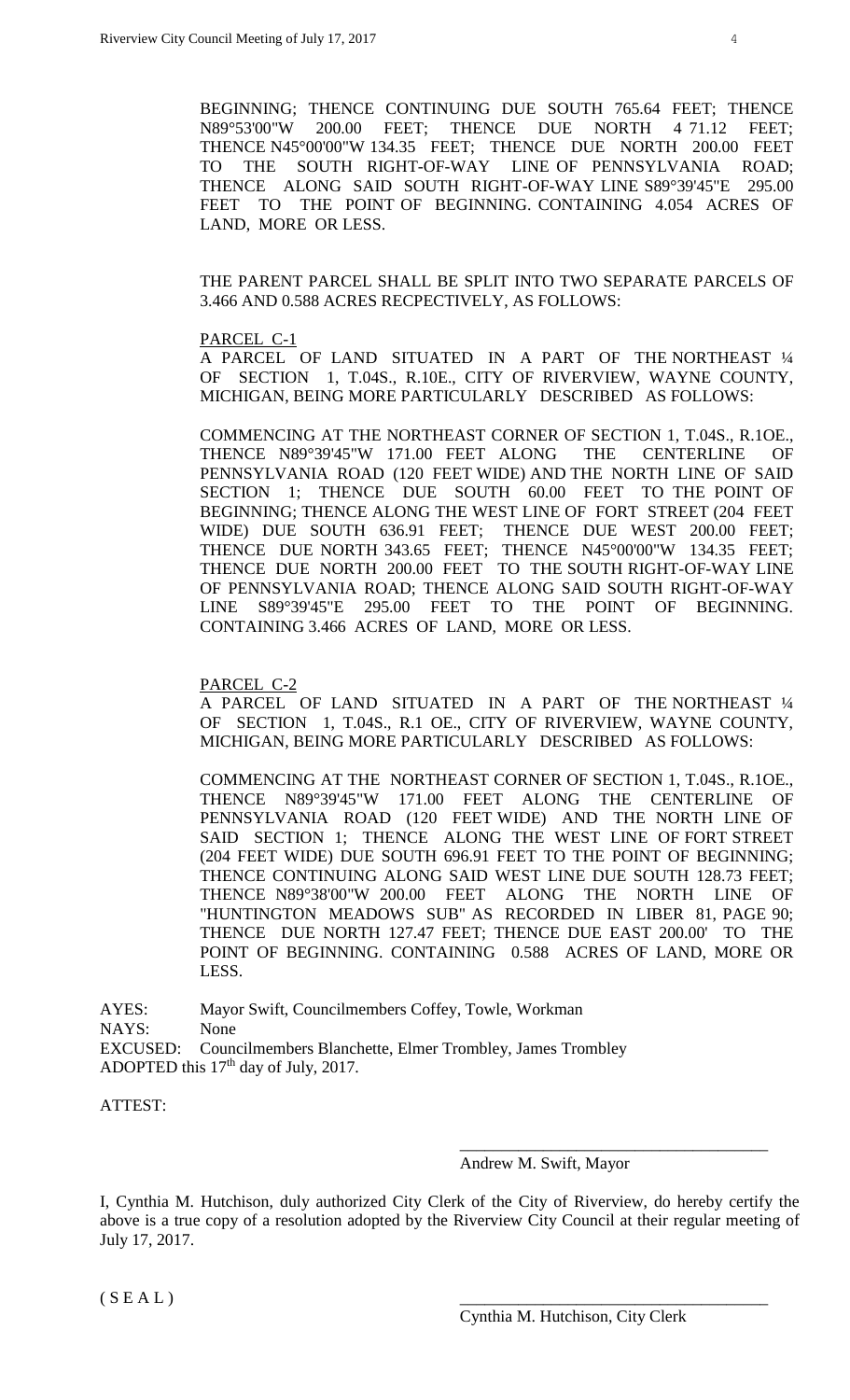### **ADMINISTRATION:**

Motion by Councilmember Workman, seconded by Coffey, to **Waive Section 18 "Contractor's Advertisements**" of the Standard Vendor Contract to allow **C. W. Golf Architects** to use the Riverview Highlands Redesign Project for **Marketing Purposes**; in concurrence with the Ad Hoc Land Preserve Committee at their meeting of July 10, 2017. Carried unanimously.

Motion by Councilmember Coffey, seconded by Councilmember Workman, that Authorization for **Civil Engineering** Services with **Charles E. Raines Company**, LLC, in the amount of \$**58,000.00**. be Approved.

| <b>NPDES</b> - Major Streets       | 202-463-991.064 | \$12,000.00 |
|------------------------------------|-----------------|-------------|
| <b>NPDES</b> - Local Streets       | 203-463-991.064 | \$8,000.00  |
| Downriver Waste Water System       | 592-527-810.000 | \$22,000.00 |
| <b>DPW</b> Assistance - Sewers     | 592-527-818.155 | \$8,000.00  |
| <b>DPW</b> Assistance - Watermains | 592-536-818.155 | \$8,000.00  |
| <b>TOTALS</b>                      |                 | \$58,000.00 |
| $\sim$ $\sim$ $\sim$ $\sim$        |                 |             |

Carried unanimously.

Motion by Councilmember Workman, seconded by Councilmember Coffey, that Authorization for **Civil Engineering Services** with **Cornerstone Environmental** Group (A Tetratech Company) in the amount of \$**1,452,352.00,** be Approved.

| General Site Support Engineering        | 596-526-816.000 |  | \$117,760.00   |  |
|-----------------------------------------|-----------------|--|----------------|--|
| Air Pollution Control Compliance        | 596-526-816.000 |  | \$62,790.00    |  |
| <b>Leachate Management Regulatory</b>   |                 |  |                |  |
| Support and Discharge Smapling          | 596-526-816.300 |  | \$57,662.00    |  |
| Routine Landfill Grade/Vol              |                 |  |                |  |
| Surveying & Aerial Photo                | 596-526-816.000 |  | \$20,390.00    |  |
| Routine Inspections                     | 596-526-816.000 |  | \$20,630.00    |  |
| <b>Environmental Monitoring</b>         | 596-526-816.000 |  | \$54,010.00    |  |
| Health & Safety                         | 596-526-816.000 |  | \$19,720.00    |  |
| <b>Construction Forecasting, Volume</b> |                 |  |                |  |
| <b>Estimates</b>                        | 596-526-816.000 |  | \$19,290.00    |  |
| Nike Site Final Cover Maintenance       | 596-526-816.260 |  | \$46,680.00    |  |
| <b>Site Vertical Surveying</b>          | 596-526-816.450 |  | \$21,220.00    |  |
| Special Waste Review                    | 596-526-816.000 |  | \$17,550.00    |  |
| Landfill Gas System Expansion -         |                 |  |                |  |
| Engineering                             | 596-526-994.089 |  | \$84,650.00    |  |
| <b>City Owned LFGTE Project</b>         | 596-526-994.201 |  | \$260,000.00   |  |
| Road Improvements - Engineering         | 596-526-994.091 |  | \$25,000.00    |  |
| Cell 7 Phase 3 Engineering              | 596-526-994.098 |  | \$75,000.00    |  |
| New Haul Road Engineering               | 596-526-994.091 |  | \$50,000.00    |  |
| <b>Total New Work Authorizations</b>    |                 |  | \$952,352.00   |  |
| <b>Continuing Work Authorizations</b>   |                 |  |                |  |
| Cell 8 Expansion                        | 596-526-994.084 |  | \$500,000.00   |  |
| <b>Total New Work Authorizations</b>    |                 |  | \$1,452,352.00 |  |

Carried unanimously.

Motion by Councilmember Coffey, seconded by Councilmember Workman, that the Bid Award and Authorization for Execution of Agreements for **Fire Turnout Equipment Financing** with **Republic First National** in the amount of **\$115,402.60**, be Approved. Carried unanimously.

Motion by Councilmember Coffey, seconded by Councilmember Workman, that the Bid Award and Authorization for Execution of Agreements for the **DPW** and **Longsdorf Pump Station Roof Replacement** with **Holbrook's Roofing Company** in the amount of **\$146,297.50** plus ten percent (10%) contingency of **\$14,629.75** for the total amount of **\$160,927.25**, be Approved. Carried unanimously.